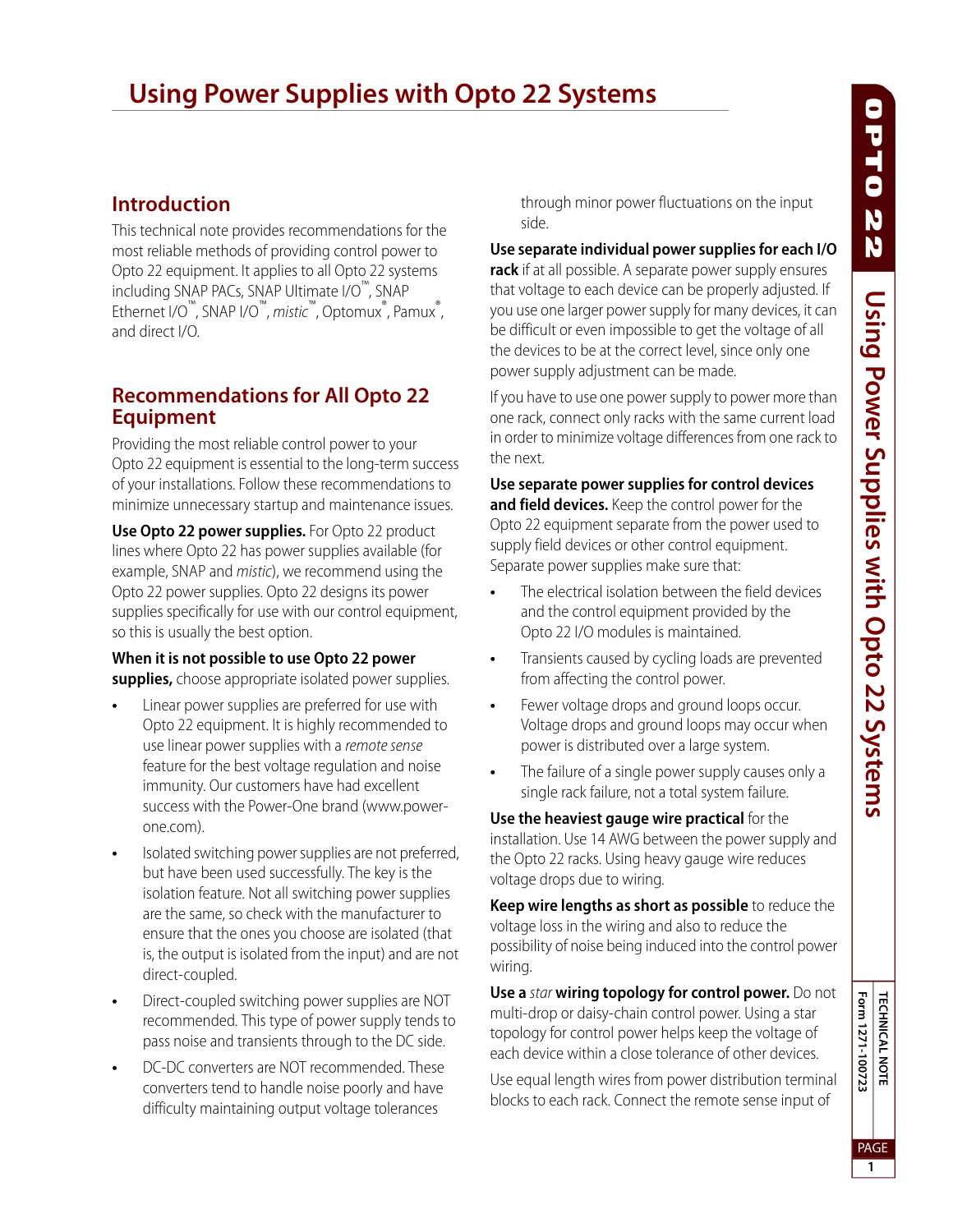the power supply to the power supply side of the power distribution terminal blocks.

#### **Important Notes for All Power Supplies**

**Do not connect the negative DC terminal of any power supply to the computer chassis or to earth ground.** In other words, the negative DC terminal of each power supply must remain floating in order to prevent ground loops between power supplies and other devices on the communication link. When using RS-485 or RS-422 communications, the negative terminal of the power supply connected to the rack is connected through the communication cable signal common wire to other racks and devices. If you use multiple power supplies, every rack power supply must be isolated and floating. However, the power supplies are still referenced to each other because they all share the same reference via the signal common wire of the communication cable.

The exception to this rule is when using mistic bricks (for example, the G4D16R and the G4A8R). In this case, the requirement is just the opposite. mistic bricks use the G4REG voltage regulator and require that the 24 VDC return be tied to earth ground. This requirement is met internally if you use mistic power supplies.

**With a third terminal for ground, connect to earth or chassis ground.** For any Opto 22 product where the power connector has connections for DC voltage supply and ground, for example,  $+$ , and  $-$ , and a third terminal for ground, it is best to connect the ground terminal to earth or chassis ground in order to reduce the effects of electrical noise. Technically, the ground terminal connection to earth or chassis ground is optional, but it is highly recommended.

The third terminal for ground must NOT be connected to the negative DC terminal and must NOT be connected to the power supply negative terminal. All SNAP racks have this third terminal for ground.

### **Additional Product-Specific Recommendations**

When not using Opto 22 power supplies, it is important to adjust the voltage properly at the Opto 22 device or mounting rack. Here are specific recommendations:

- **•** For all Opto 22 products that require 5 VDC, we have broadened our specifications to allow adjusting the voltage up to 5.20 VDC. We recommend adjusting the power supply to the upper end of the range (5.10 to 5.20 VDC) for best results. This recommendation is based on years of experience and will eliminate many startup, maintenance, and intermittent issues.
- **•** For SNAP Racks, measure and adjust the voltage downstream of the fuse on the rack. This location takes into account the voltage drop across the fuse on the rack, and ensures that the I/O processor (brain or on-the-rack controller) and modules receive the correct voltage.
- **•** For Optomux and Pamux systems, measure and adjust the voltage across one of the yellow capacitors on the Optomux or Pamux brain.
- **•** Do NOT exceed 5.20 VDC on any rack or brain!

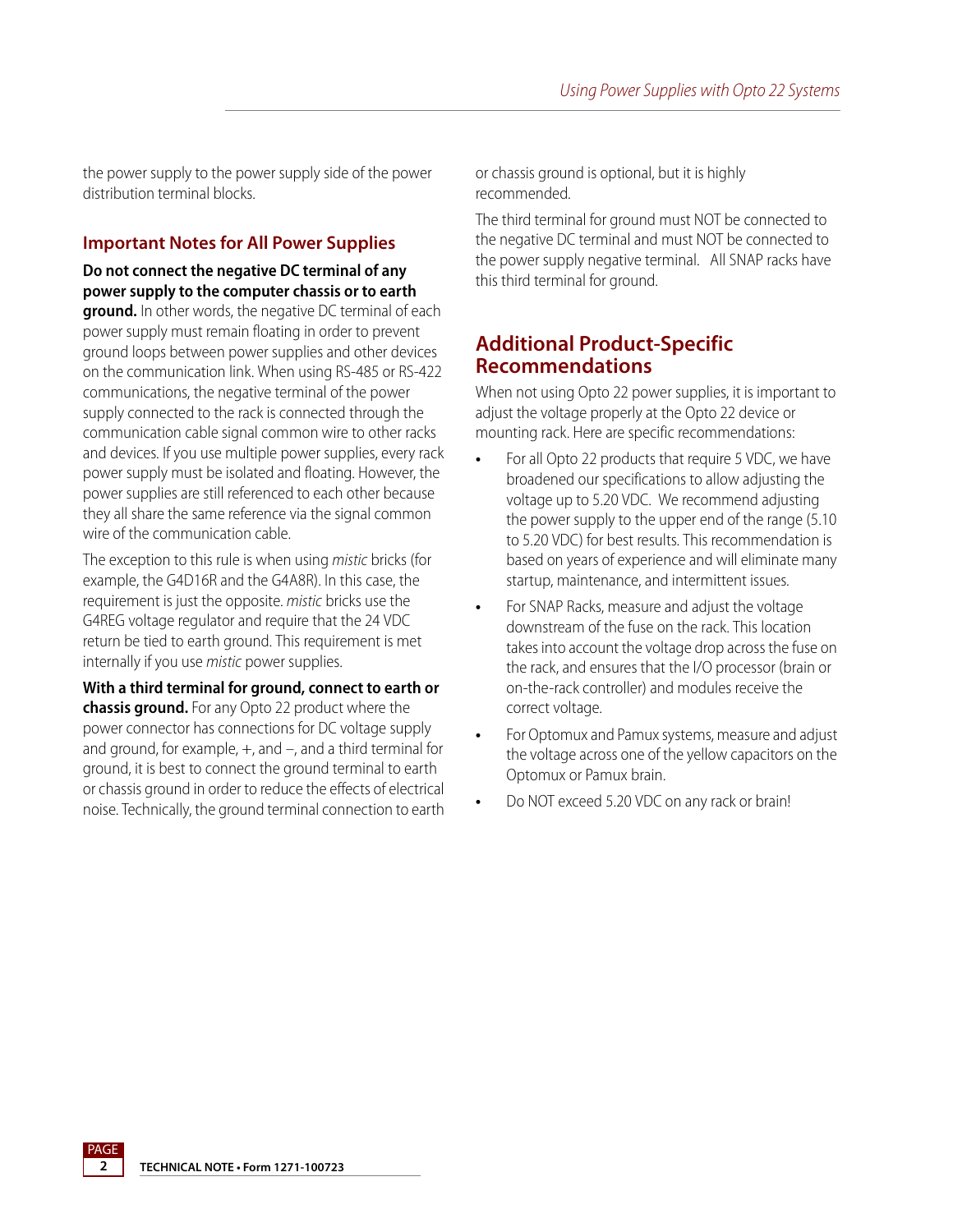# **Using Power Supplies with Opto 22 Systems**

# **Testing the Voltage at the Rack**

Verifying the voltage level at an I/O rack is very important for equipment safety and point value accuracy. The best way to read the rack voltage is to use a voltmeter or multimeter and place the negative probe lead at the negative power terminal, then place the positive probe lead to the far end of the diode as shown below. Or, on older legacy SNAP racks you can place the positive probe lead to the fuse. The reading should be around 5.1 Volts. The brain and all the modules should be connected to the rack while performing these tests.



**OR**



## **Testing Rack Isolation**

Measure ground isolation from the negative terminal on the power connector to chassis or system ground. Ideally, your meter should read "open circuit." An acceptable resistance measurement would be greater than 1 megaohm.



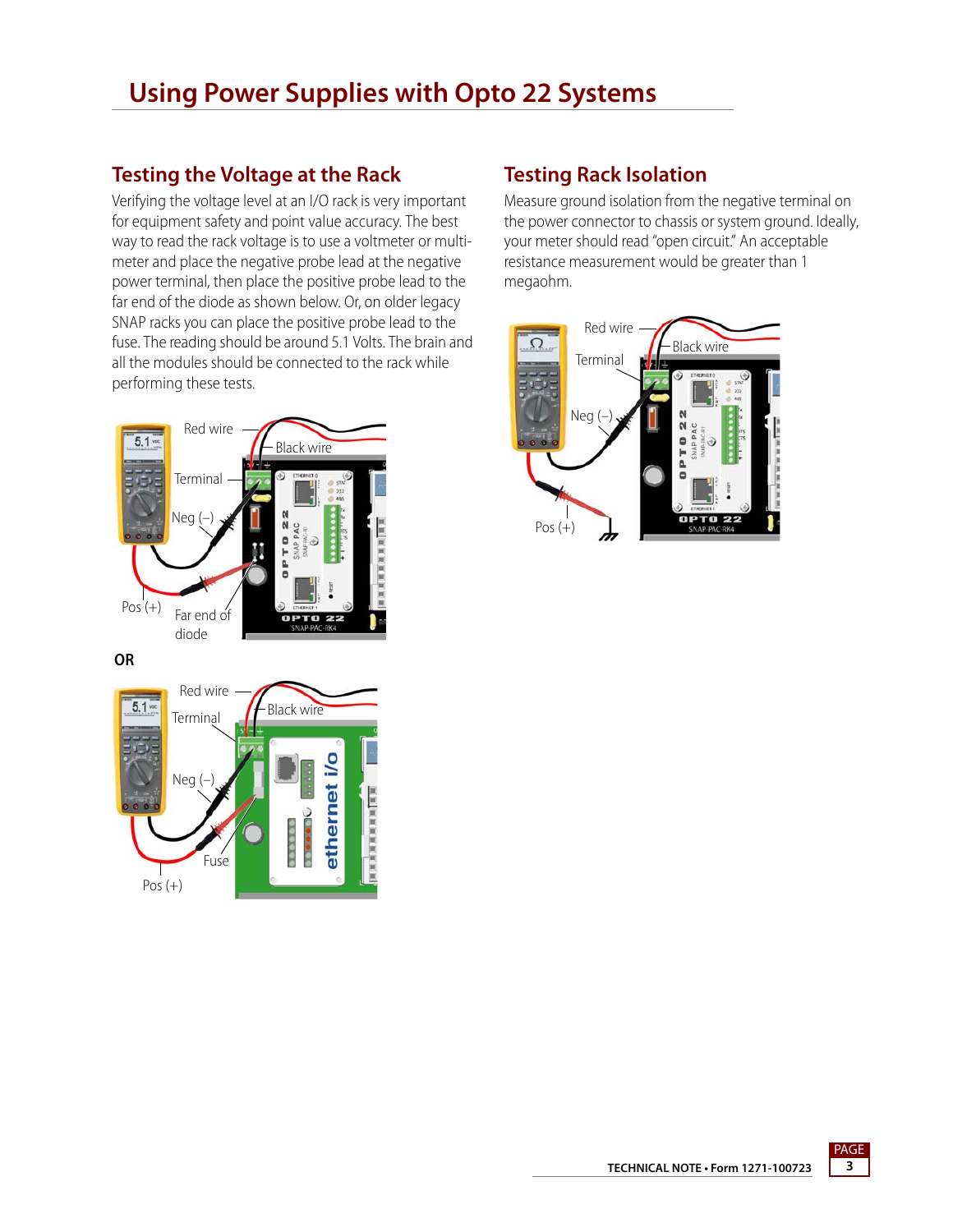## **Example Diagrams**

### **Preferred Method: One Power Supply Per Rack**

The following diagram shows multiple SNAP racks with SNAP brains using one Opto 22 power supply per rack (recommended).



PAGE